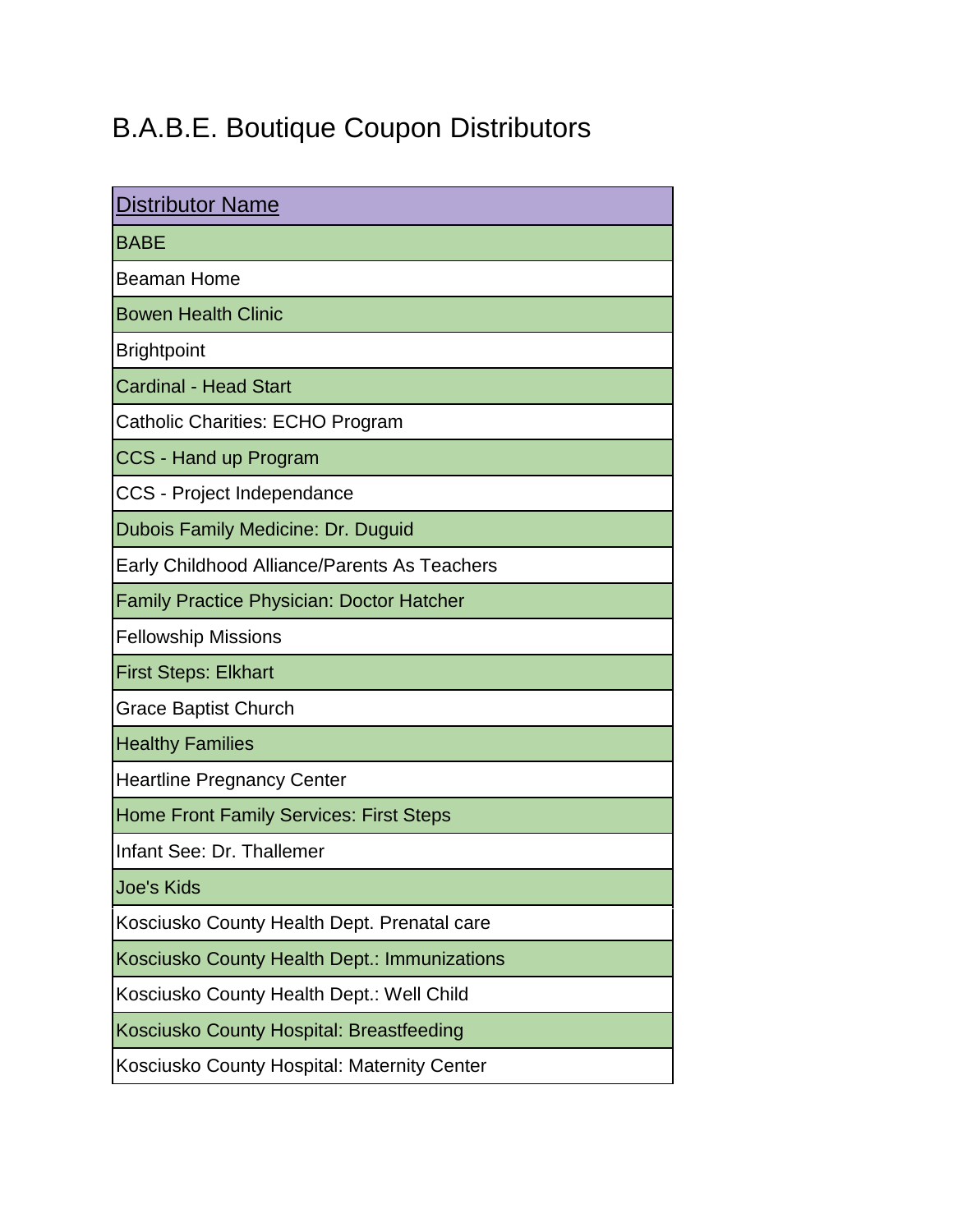Kosciusko County Hospital: Prenatal Classes

Kosciusko Family Healthcare: Dr. Richenbach, McGrath

Kosciusko Literacy Services

Lutheran Children Hospital: Neonatal Follow-up Clinic

Lutheran Health Network: Car Seat

Lutheran Health Physician: Dr. Gonzalez

Lutheran Social Services: Community Partners/Gear Up

North Webster Church of Gods: MOMS Group

Northern Indiana Hispanic Health Coalition

Not Easily Broken Ministries

Orange Door Dental

Parkview Physician Group OBGYN: Dr. Ryser

Parkview Physician Group: Dr. Pitts. Dr. Adams

Parkview Whitley Hospital: Family Birthing Center

Parkview Whitley OB/GYN, Dr. Bowers, Dr. Harrison

Parkview Whitley Pediatrics

Pediatric Healthcare: Dr. Dillon

Provident Family Health: Dr. Jungbauer, Dr. Dick, Dr. Darr & Dr. Remington

Provident OB/GYN Associates

Purdue Extension: Nutrition Program

Syracuse Public Library

Teens Parents Succeeding

The Help Center

Tobacco Free Coalition: Baby and Me

Vineyard Community Church: Wholeness Advocate Nurse Ministry

Warsaw Community Church: The River

Warsaw Community Public Library